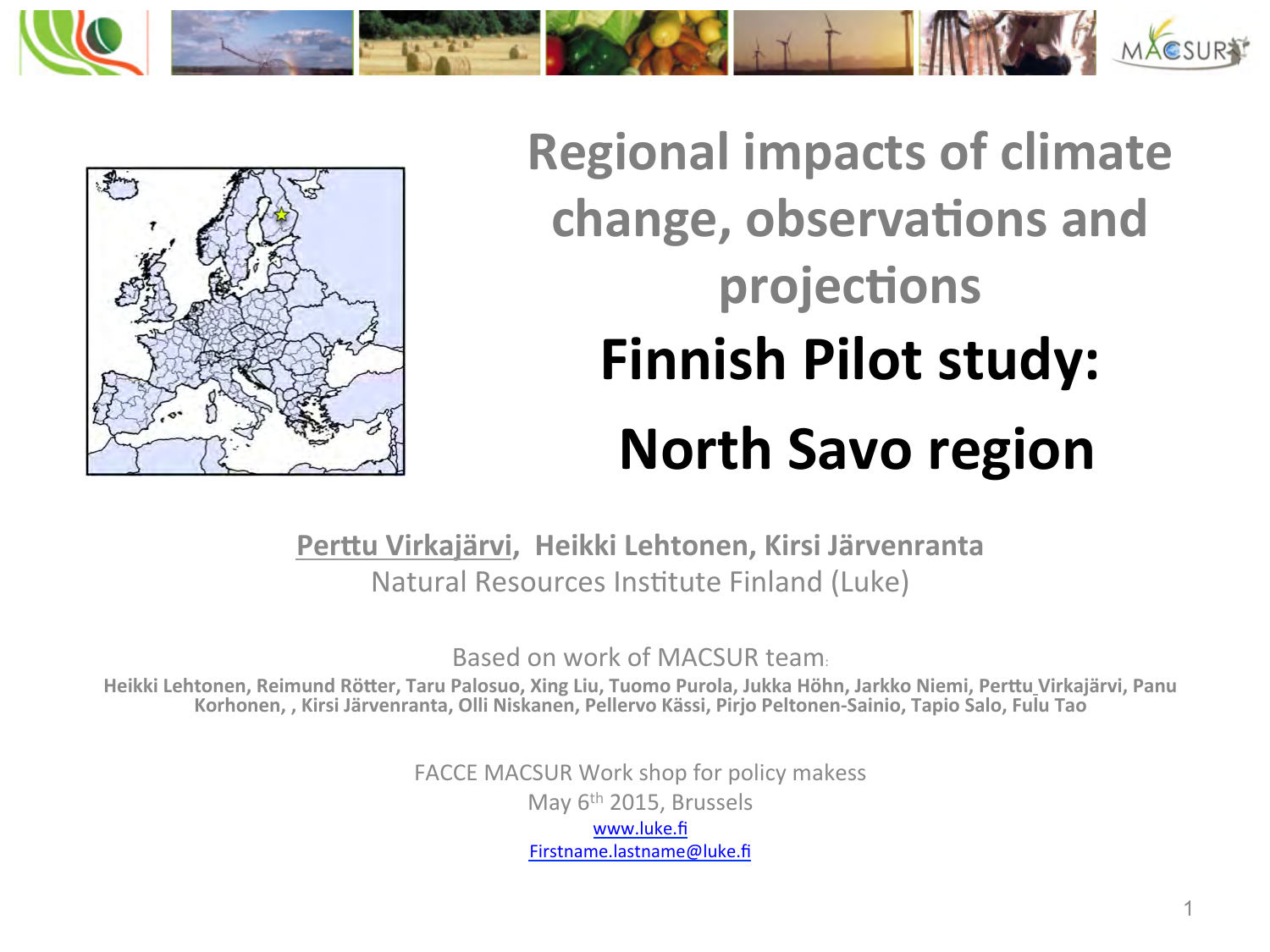



#### **Total area 20 400 km2**

17.5% water bodies **Inhabitants 247 000** (2010) **Agriculture** 

7.3% agricultural land (150 000 ha) 4 200 farms, av. size 36.2 ha 38 000 dairy cows (10% of the total amount) Income/cap: 17 000 eur (av. 18 800 eur, 2010) 

http://www.pohjois-savo.fi/fi/pohjois-savo/



D Natural Resources Institute Finland (Luke) Source: OSF: Tike, Milk production by area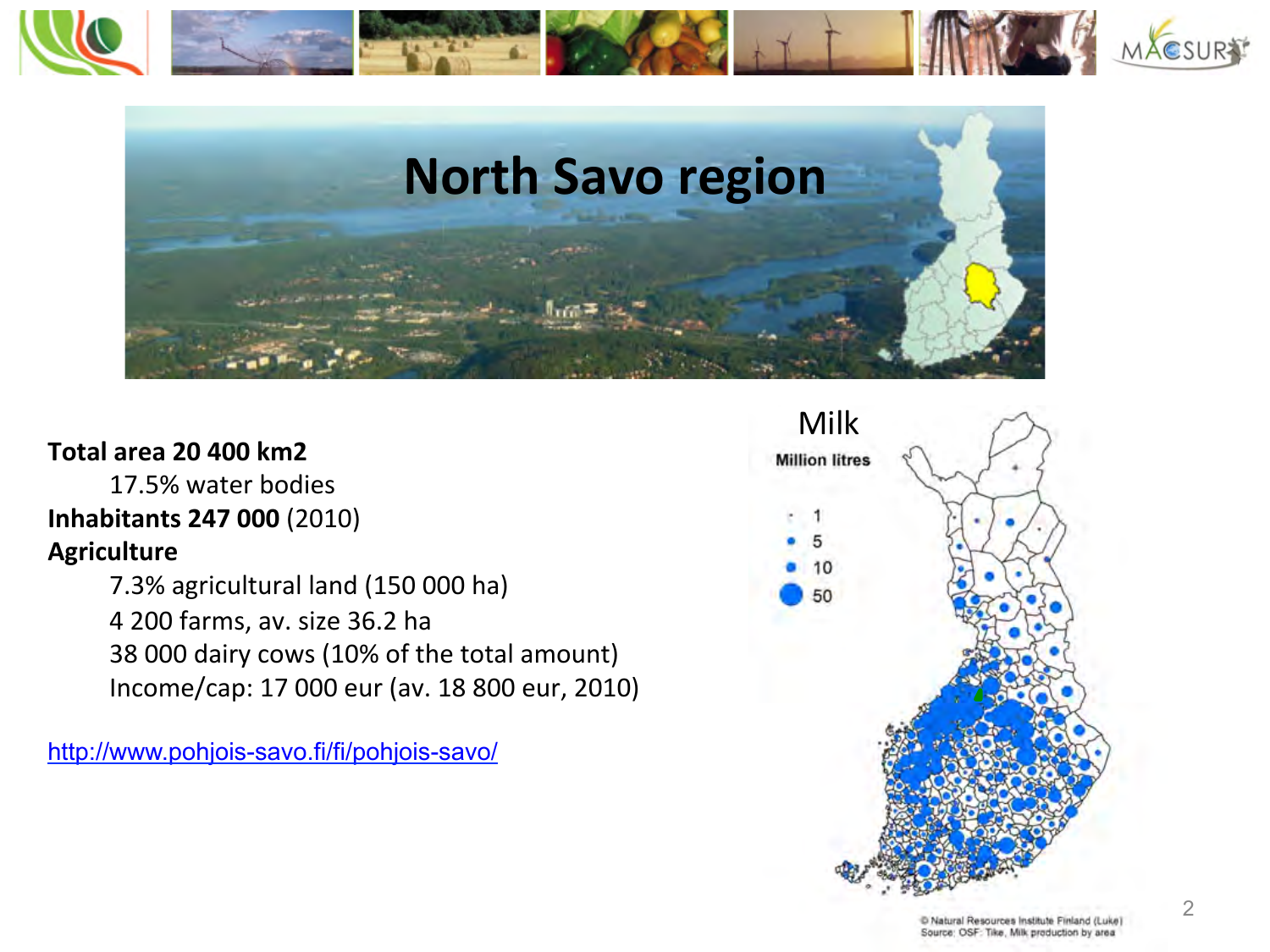

### **Distribution of farms and agricultural area 2012 in North Savo**



- In North Savo ca. **70% of income comes from milk**
- 56% of cultivated area is covered by grass

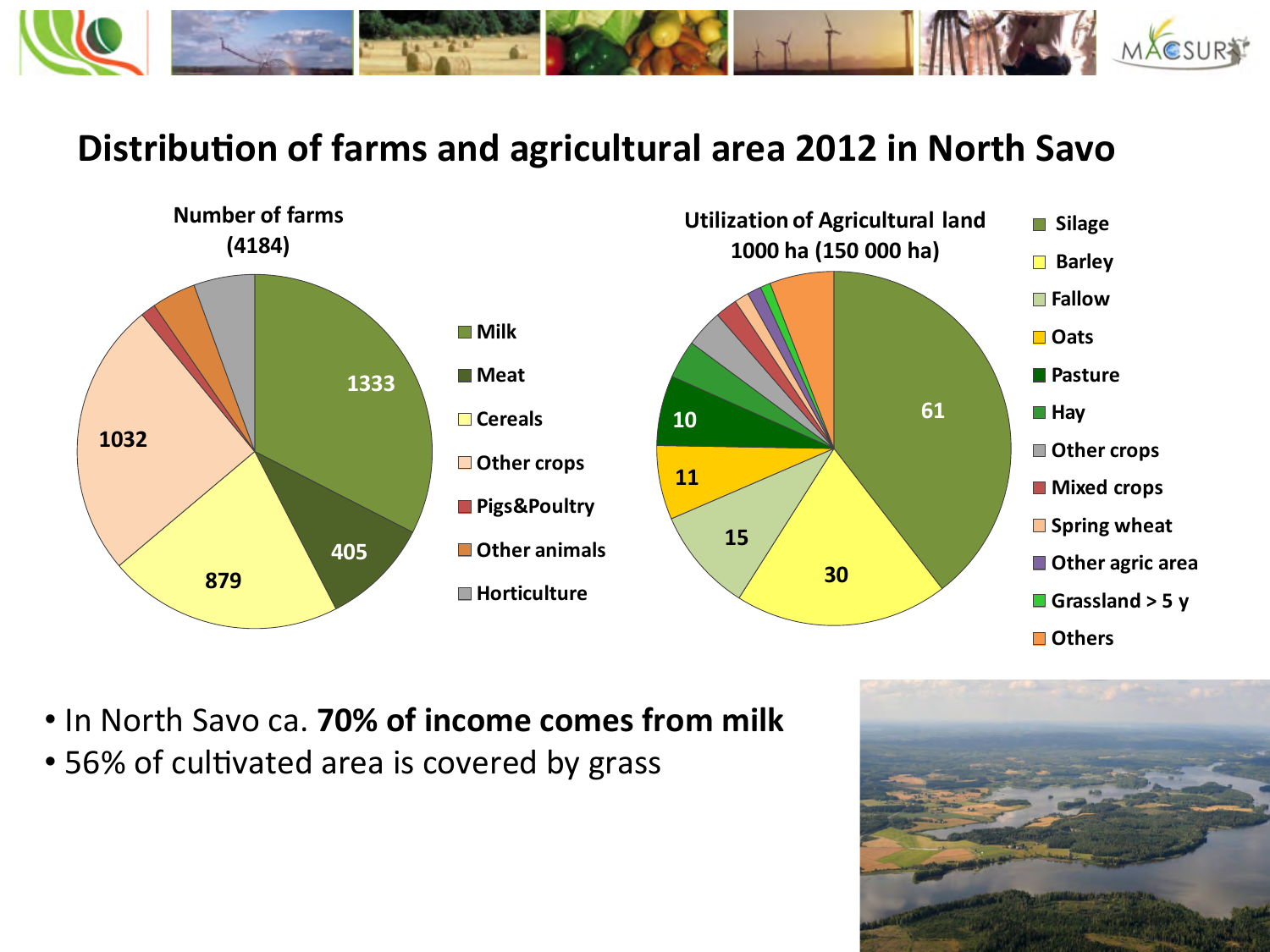

# Outline of dairy production in North Savo

- High production per cow: 7900 l/cow/ year
- Low number of dairy cows per land area; 0. 59 LU/ha
- Average herd size 33 cows/farm (increasing)
- Relatively high grass production potential 9 -14 tn DM/ha/year,
	- on farms median yield is  $5 6$  tn DM/ha/year
- Rotational ley farming renovation after 3-4 production years



- Concentrates can be imported
- Challenge: protein source for ruminants
	- No GMO soya
- Short growing season -> Time window for management options is limited
	- risk, cost, D value, soil structure



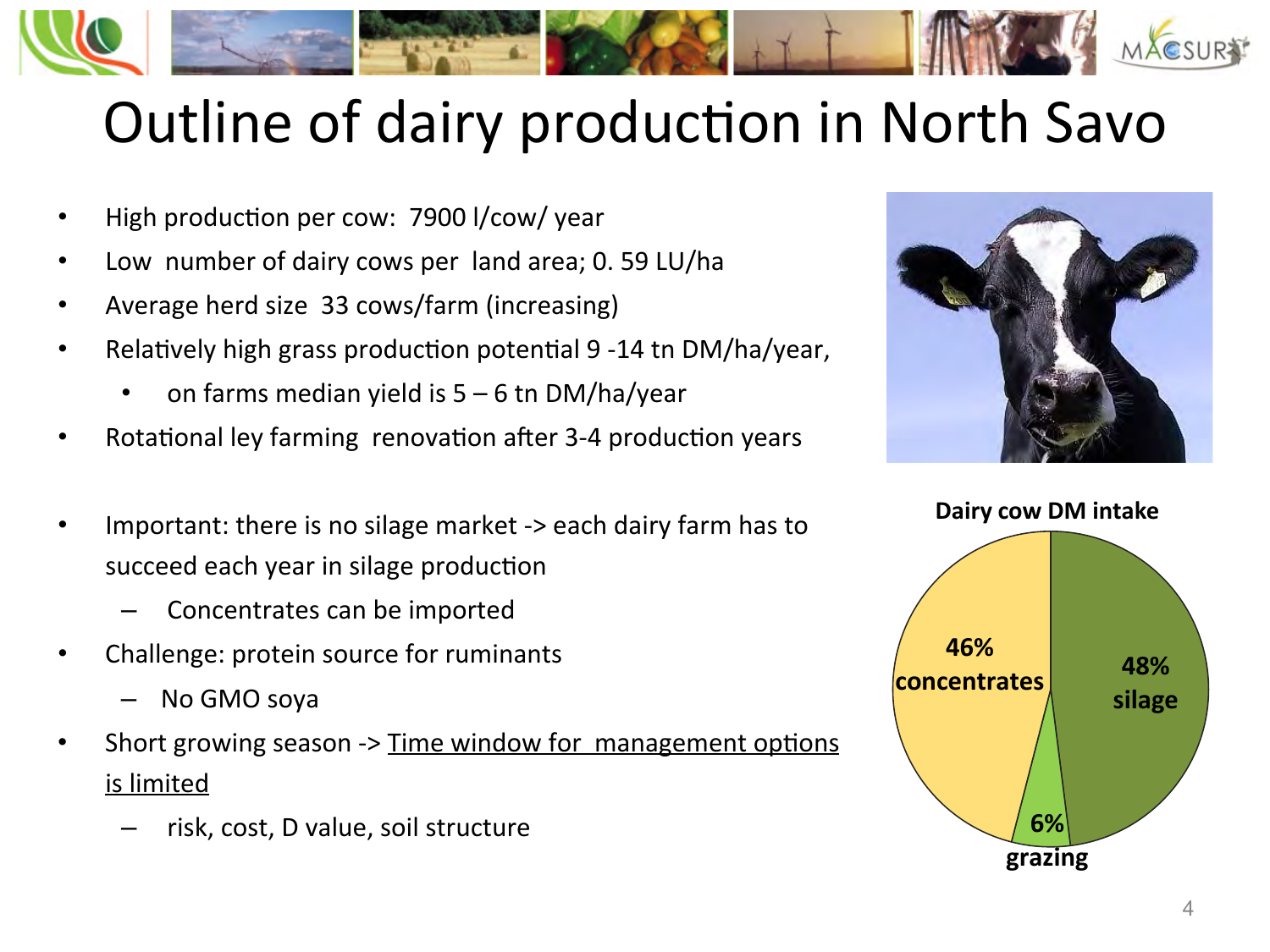

## Projected climate change in Finland up to 2100, reference period 1971-2000

Source: Jylhä et al 2009, Ruosteenoja 2013



- Annual average temperature  $+2 + 6$  °C
	- **In summer +1-+5 °C**
- Annual precipitation  $+12 22%$ 
	- $-$  In summer  $+$  0 20%
- Threat of midsummer drought
- Growing season length +30–45 days
- Temperature sum during growing period:
	- **Central Finland 1100 -> 1600 degree days**
- Increasing frequency
	- $-$  rainy days, heavy rainfalls, dry spells
- **Reduced snow cover and soil frost**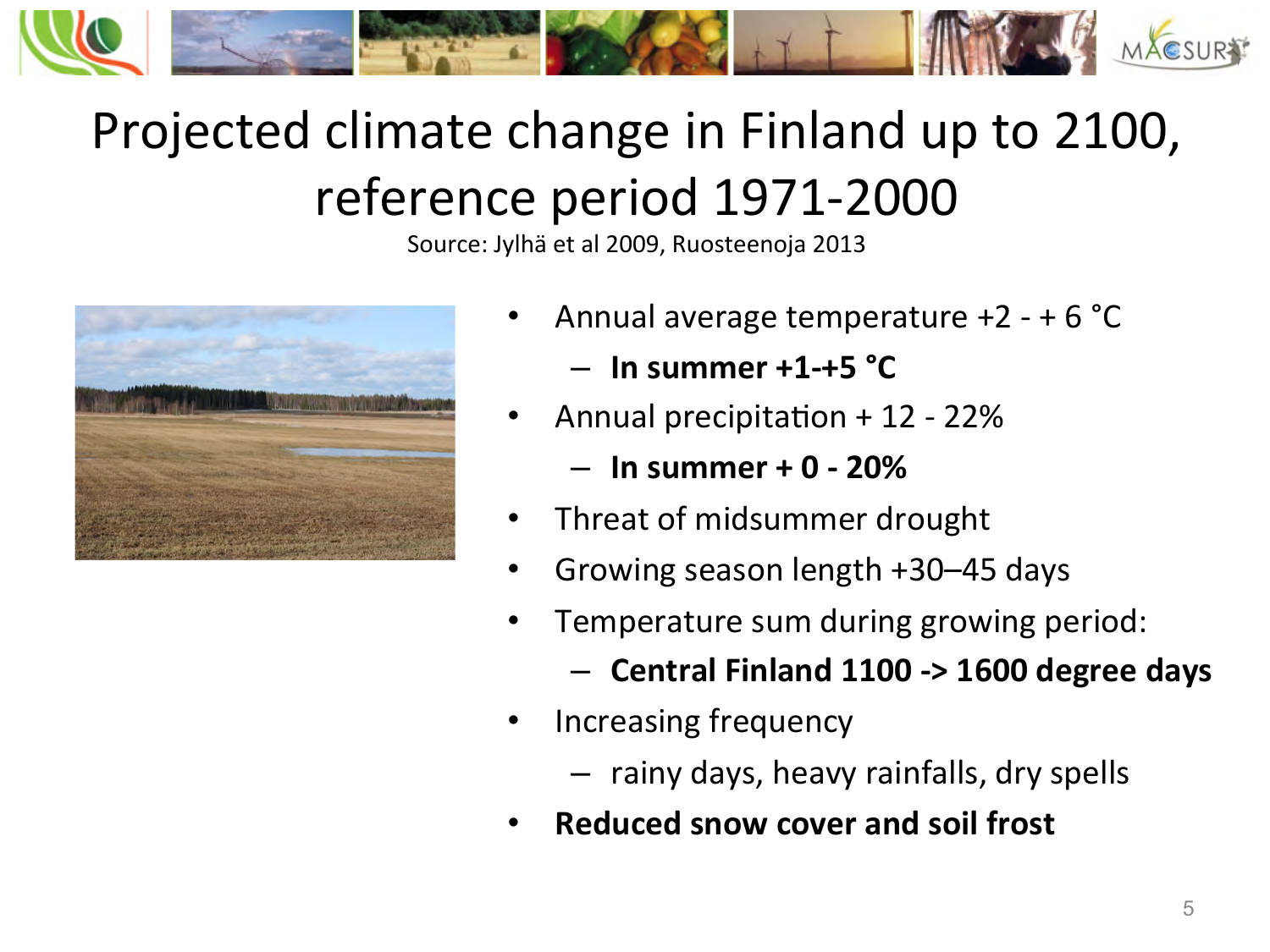

Climate related problems

- Variability of crop yields
- Feed quality losses (forage, cereals)
- Drought/heat spells more frequent
- Winter time damages
- Soil compaction, wet conditions
- Plant pests becoming more frequent

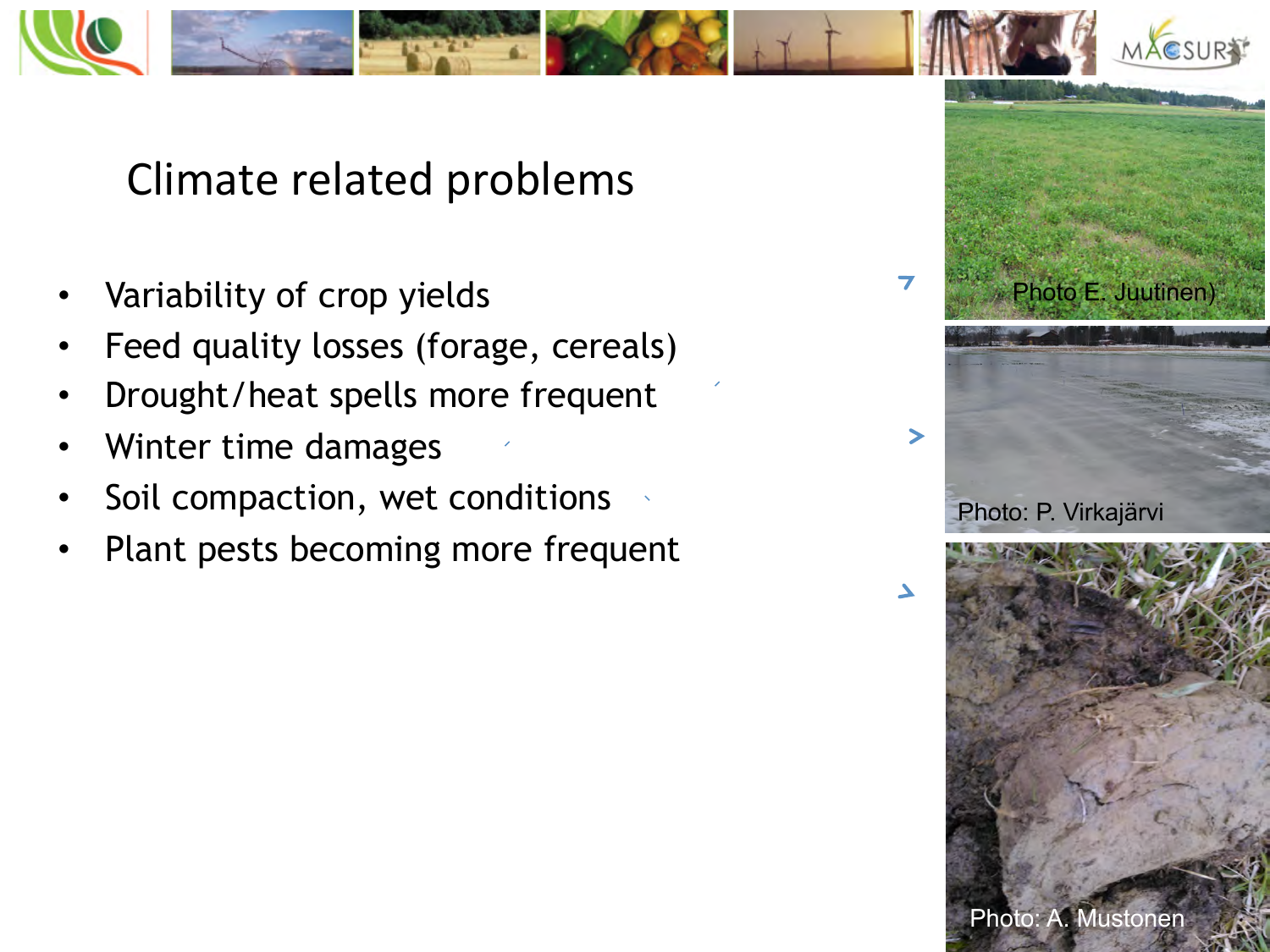

### **Yield gaps and their drivers**

### **POTENTIAL ATTAINABLE ACTUAL**

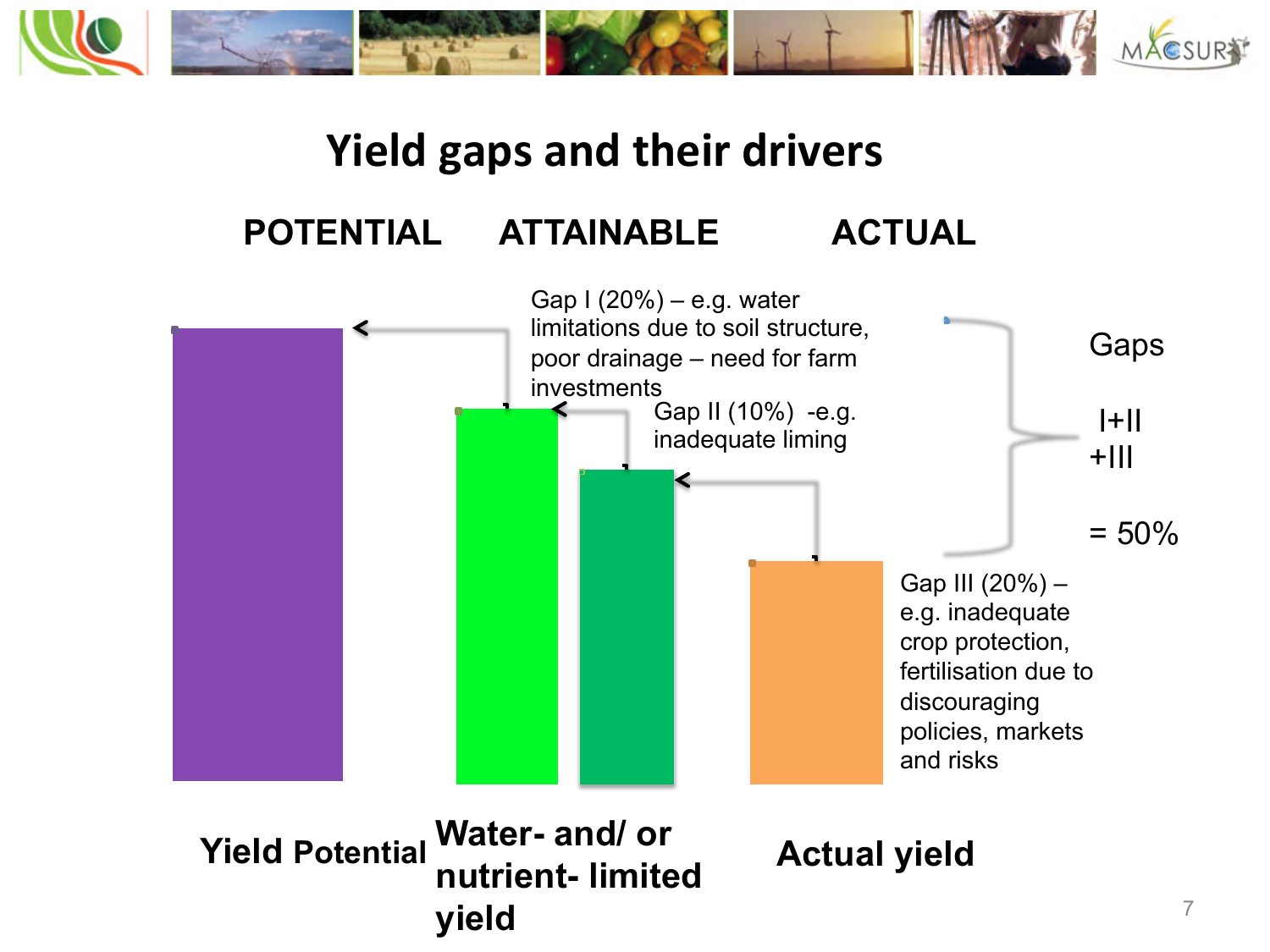

# Modeling grassland

- Currently we are able to model DM yield of grassland BUT there is clear lack in modelling quality (digestibility) of grass
	- High digestibility is crucial with high yielding cows
	- Heat waves especially together with variable weather condition (exceptionally low and exceptionally high temperatures) leads to lower digestibility (solution: earlier cut leading to decreased yield

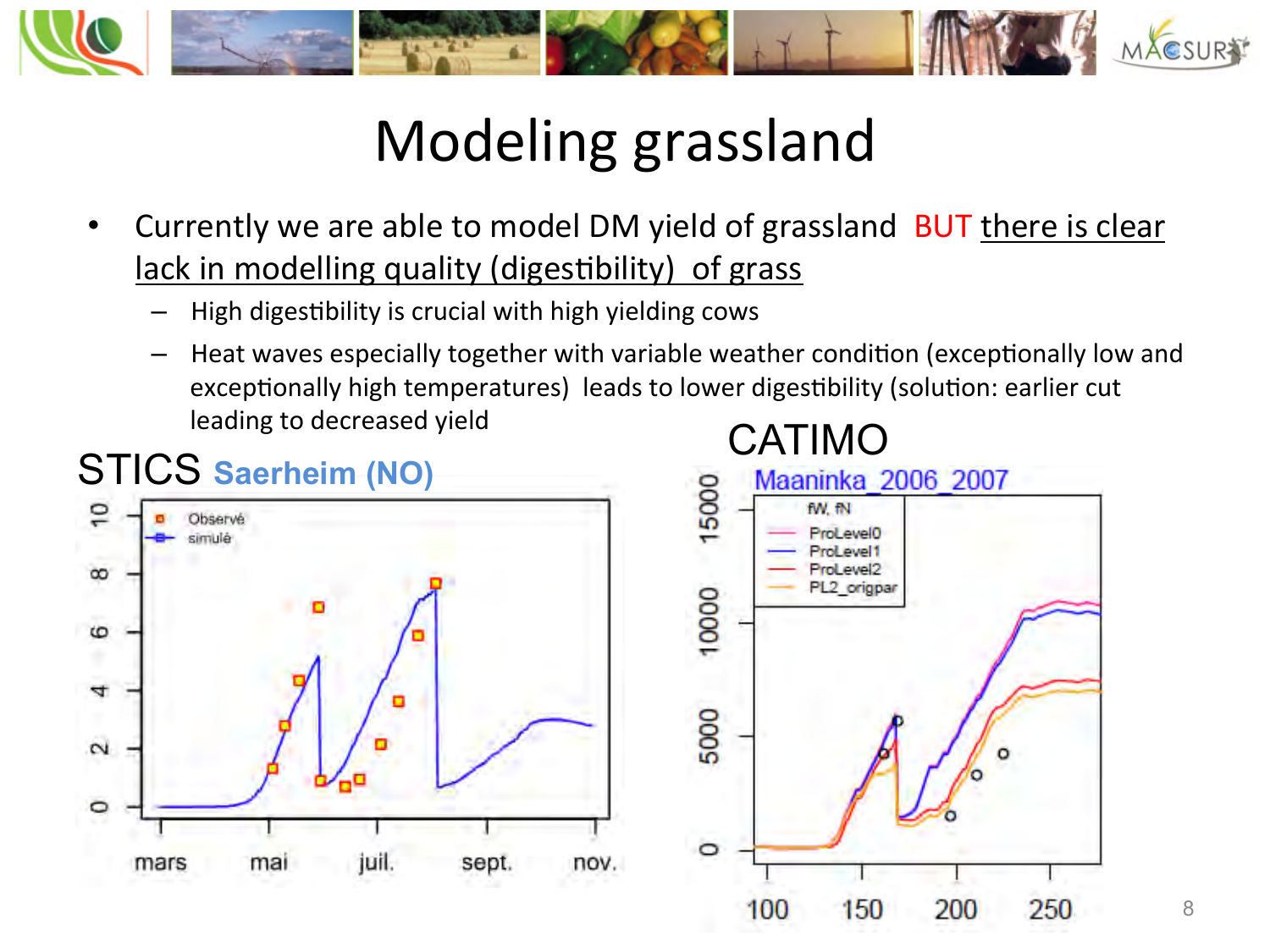

### The cost of managing farm level grass yield risk

- Excess silage grass area (ca. 20%) is kept to hedge against silage deficit
- The mean yield of grass is gradually increasing from the baseline period up to middle-century
- Little change in the variation of grass yields in North Savo
	- The average standard deviation of harvested vield decreases considerably in A1B, as well as the share of years of silage deficit
- => Easier to retain buffer stocks filled in the climate scenario than in the baseline - except under consecutive dry years
- The cost of risk remains significant farmers need to keep sufficient grassland area and buffer stocks

Source: Kässi, P., Känkänen, H., Niskanen O., Lehtonen, H. & Höglind, M. 2014 Farm level approach to manage grass yield variation under climate change in Finland and North-Western Russia (submitted)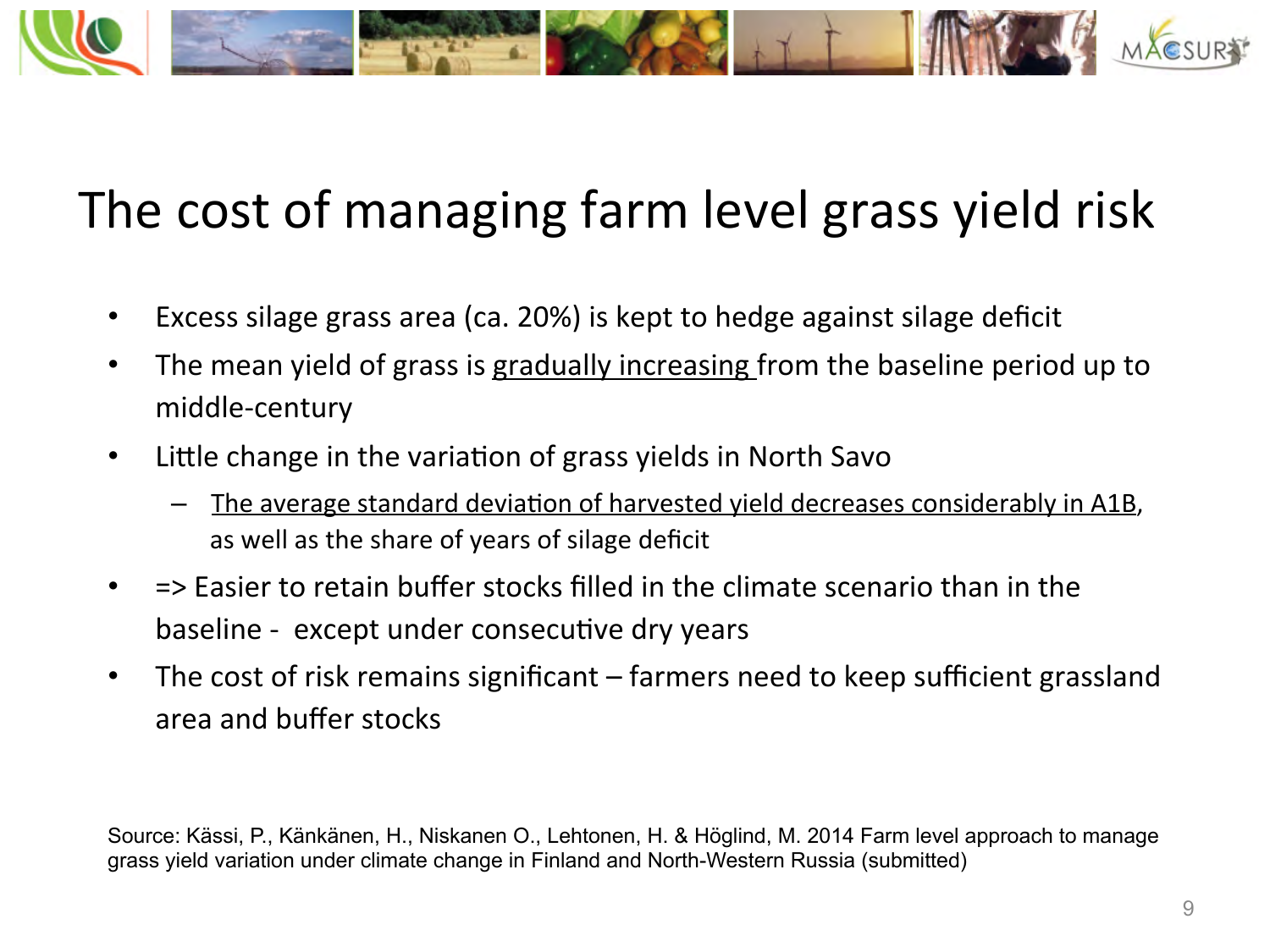

# Adaptation solutions, grass

- **Increasing the number of cuts**
- **Earlier** cuts
	- $-$  To maintain high digestibility
- **New grassland species and cultivars** 
	- More resistant to heat stress and drought
	- Better nutritive value
	- Sufficient winter hardiness
- **Adjusted fertilisation levels** 
	- Proper timing, according to developmental phases
	- According to yield potential of different crops and cultivars
	- Restricted by nitrate directive and agri-environmental legislation
- **Prevention of soil compaction** 
	- Drainage, sufficient
	- Development of machinery/use of machinery





Strong lignification, Suong lignification,<br>low digestibility<br>low digestibility<br>bigh digestibility

high digestibility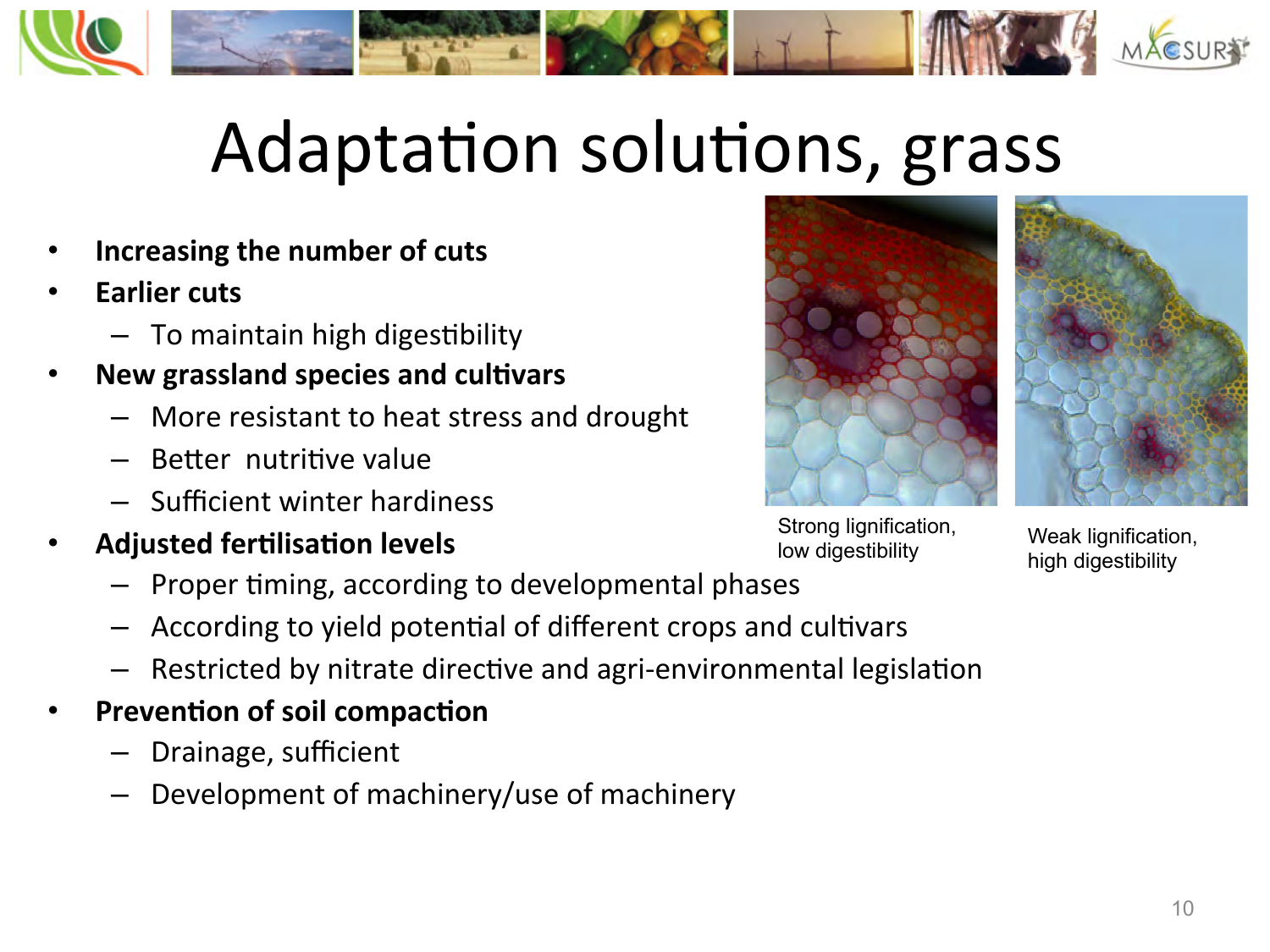

### Future rainfed potential yields of barley in North Savo

Water-limited yields simulated with model WOFOST (World Food Studies) using different emission scenario (RCP8.5) / climate model combinations for Kuopio (10 x 10 km grid)

- Current cultivar, Kustaa
- Possible future cultivar, "F1" (only thermal requirement changed)

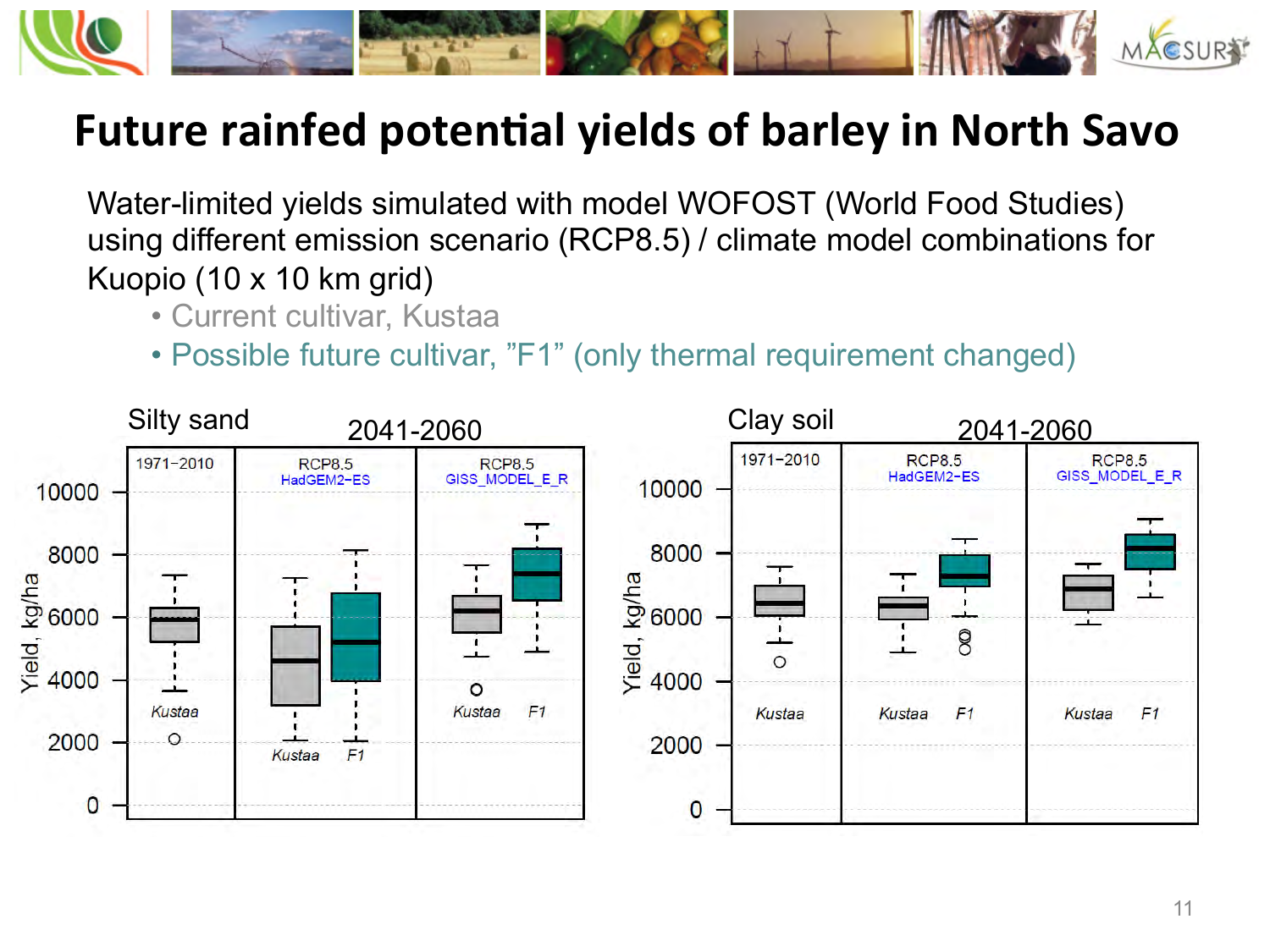

# Adaptation solutions, cereals

### • **New cultivars**

- $-$  Adapted to longer growing season
- Decrease vulnerability to (early summer) drought
- More tolerant of heat stress
- Earlier sowing times

### **Improved crop protection**

- $-$  Currently no/little fungicide use  $\Rightarrow$  can be increased
- More diverse crop rotations may relieve disease pressure
- **Adjusted fertilisation levels and timing** 
	- $-$  Split applications according to development phases
	- $-$  According to yield potential of different crops and cultivars
- **Improved soil structure, soil pH, drainage** 
	- => resilience, extra costs…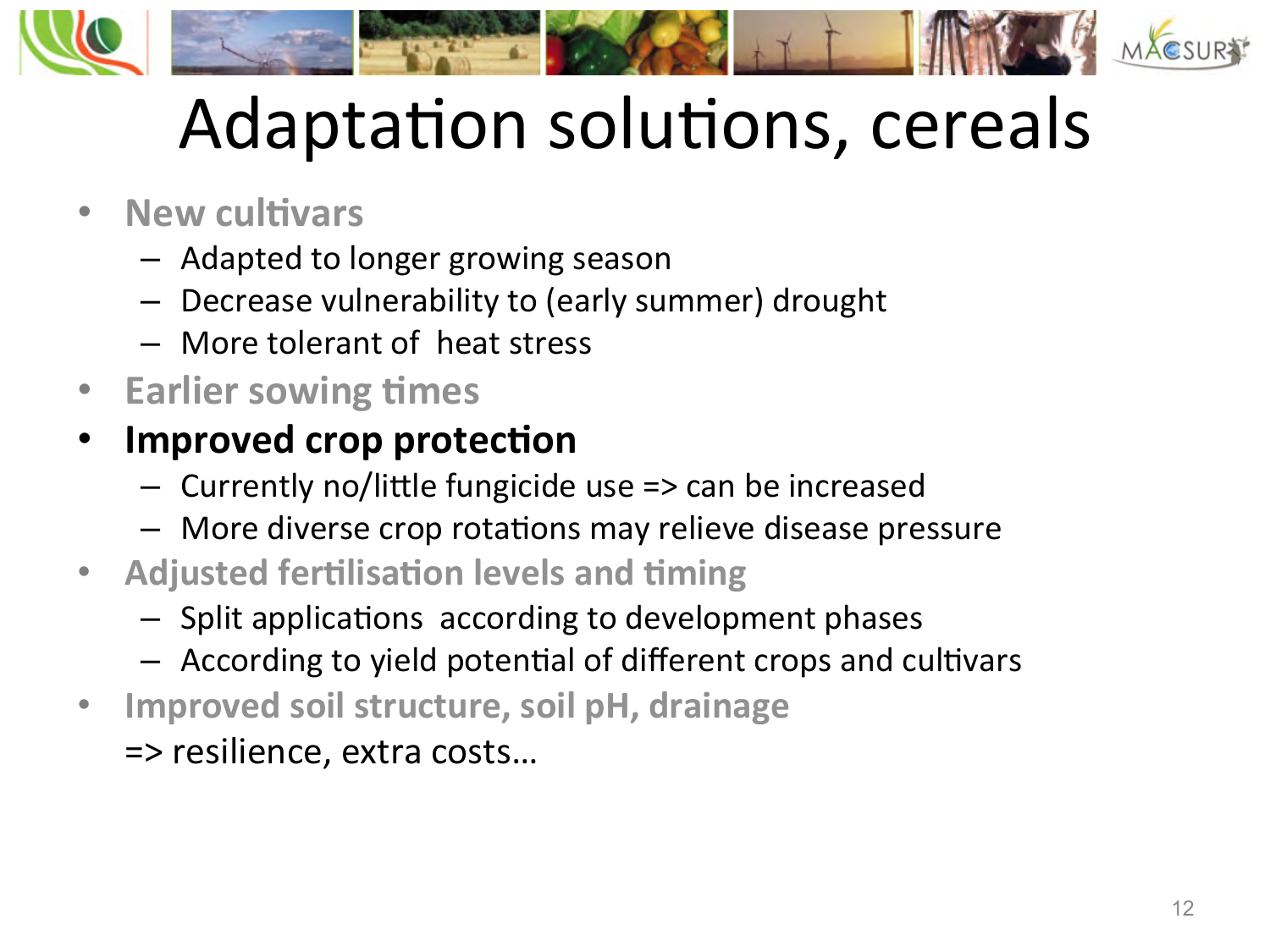

# **Issues related to agricultural policy**

- Regional adjustment of regulation is important (eg. water protection)
	- Due to expected growing yield potential fertilisation restrictions need adjustment
	- Nitrate directive restricts efficient and sustainable grass production
	- Greening practices have only slight and partly negative impact on ruminant production (permanent grassland not suitable for northern conditions)
- Inefficient markets for agricultural land cause difficulties for farms that are increasing their production
	- $-$  Capitalisation of area payments to land prices + incentives for extensification (e.g. nature management and other set aside schemes under pillar 2) fit better part-time crop farms, not full-time livestock farms - they express frustration on weak land supply
- Production based support for suckler cows and (dairy originated) beef production is vital for producers
	- No significant increase in production expected, budgetary limits of coupled supports